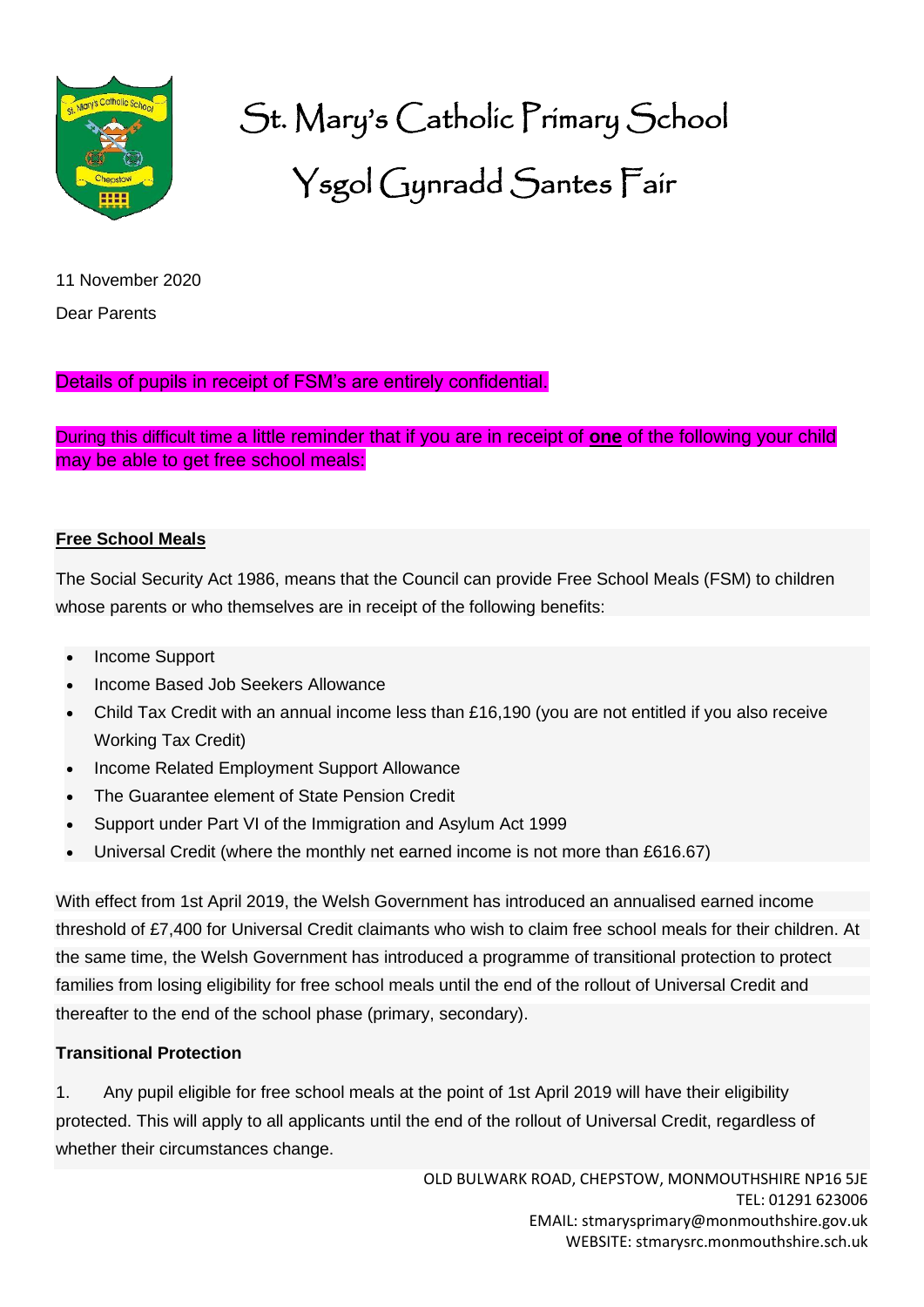2. Any pupil who becomes eligible under the amended criteria during the rollout of Universal Credit will also retain their eligibility until the end of Universal Credit rollout, regardless of whether their circumstances change.

3. Once the rollout of Universal Credit has completed, any transitionally protected child will continue to be transitionally protected until the end of their current phase of education, e.g. primary / secondary.

## **Frequently Asked Questions**

## **Are children still protected if their parents stop receiving Benefits entirely?**

Yes, pupils remain protected until the end of UC roll out and then to the end of their current phase of education, regardless of whether their circumstances change.

# **What happens if the child moves to live with another family member who does not meet the eligibility criteria or leaves the area?**

The protection is awarded to the individual child. If they move to live with another family member, they will keep their protection, even if the family member they move to live with does not meet the eligibility criteria. If the child moves to another Authority then they will still keep their protection.

# **If I am receiving free school meals for my eldest child prior to 1st April 2019, will the transitional protection cover their sibling who doesn't start school until September 2019?**

If you receive free school meals prior to 1st April 2019 for a child who is currently in education, you will not automatically be entitled for any sibling who starts school after this date. The transitional protection only covers the child you receive free school meals for at the time. Your income will have to be assessed when a sibling starts school to see if you meet the new criteria for them.

## **School Clothing Grant**

Pupils who are eligible for Free School Meals entering Reception, Year 3, Year 7 or Year 10 as of September 2020 may also be entitled to a clothing grant. See below for further details.

## **Pupil Development Grants**

The Welsh Government has introduced a grant to assist families on low incomes for the purchase of:

- School uniform including coats and shoes;
- School sports kit including footwear;
- Uniform for enrichment activities, including but not limited to, scouts; guides; cadets; martial arts; sports; performing arts or dance;
- Equipment e.g. school bags and stationery;
- Specialist equipment where new curriculum activities begin such as design and technology; and
- Equipment for out of school hour trips such as outdoor learning e.g. waterproofs.

OLD BULWARK ROAD, CHEPSTOW, MONMOUTHSHIRE NP16 5JE TEL: 01291 623006 EMAIL: [stmarysprimary@monmouthshire.gov.uk](mailto:stmarysprimary@monmouthshire.gov.uk) WEBSITE: stmarysrc.monmouthshire.sch.uk